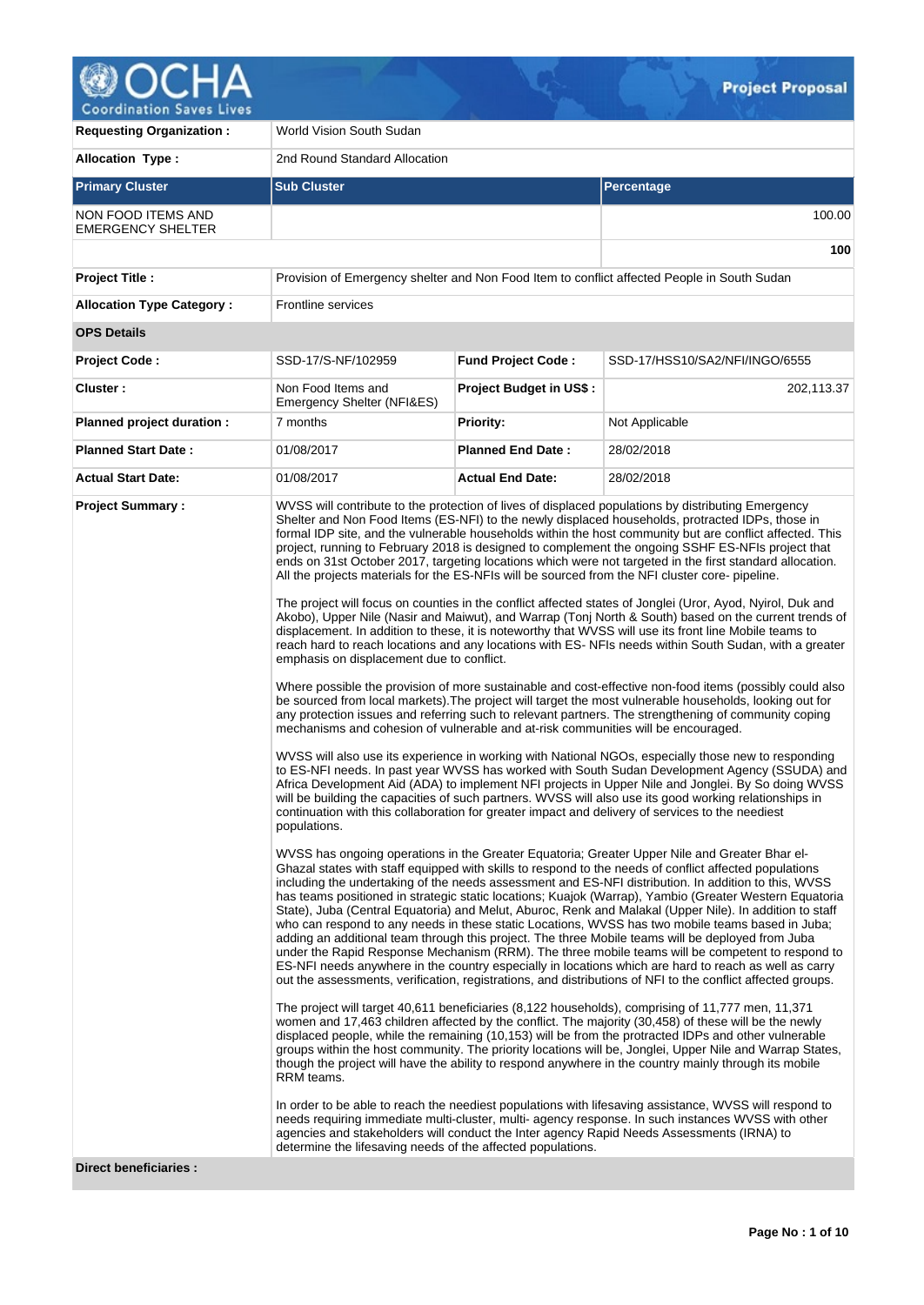| <b>Men</b>                      | Women      |        | <b>Boys</b> | <b>Girls</b> |              |       | <b>Total</b> |
|---------------------------------|------------|--------|-------------|--------------|--------------|-------|--------------|
| 11,777                          | 11,371     |        | 8,935       |              | 8,528        |       | 40,611       |
| <b>Other Beneficiaries:</b>     |            |        |             |              |              |       |              |
| <b>Beneficiary name</b>         | <b>Men</b> |        | Women       | <b>Boys</b>  | <b>Girls</b> |       | <b>Total</b> |
| Internally Displaced People     |            | 11,777 | 11,371      | 8,935        |              | 8,528 | 40,611       |
| <b>Indirect Beneficiaries:</b>  |            |        |             |              |              |       |              |
| <b>Catchment Population:</b>    |            |        |             |              |              |       |              |
| Link with allocation strategy : |            |        |             |              |              |       |              |

In order to provide lifesaving ES-NFIs, especially to the displaced populations needing protection and support, World Vision South Sudan will use its efficient mobile response mechanism to reach out to those populations in a timely manner. With its three mobile teams based in Juba and having staff in static locations like Upper Nile, Warrap and Western Equatoria, we have the capacity to respond to the needs of these communities timely and efficiently. The capacity to timely respond anywhere will ensure displaced populations and those in need of life saving assistance are protected and assisted. This will enable emergency response to affected populations, with a particular focus to newly displaced people is rendered on time.

Each mobile team will comprise of a Relief Officer and a Relief Monitor; the mobile teams will be supported by a roving NFI team leader. The team will engage local community members on a casual/ temporary basis to support with aspects of the distribution such as registration, distribution and crowd control. WVSS will work closely with the NFI cluster to ensure there are coordinated assessments and delivery & distribution of NFIs for the conflict affect groups.

As WVSS has presence in most of the mentioned locations, we will complement the response with interventions from ongoing programming towards a greater impact with the SSHF funding.

# **Sub-Grants to Implementing Partners :**

| <b>Partner Name</b>                                   | <b>Partner Type</b> | <b>Budget in US\$</b>       |
|-------------------------------------------------------|---------------------|-----------------------------|
|                                                       |                     |                             |
| Other funding secured for the same project (to date): |                     |                             |
| <b>Other Funding Source</b>                           |                     | <b>Other Funding Amount</b> |
|                                                       |                     |                             |

# **Organization focal point :**

| <b>Name</b>       | <b>Title</b>                                               | <b>Email</b>            | <b>Phone</b>    |  |  |  |  |  |  |  |
|-------------------|------------------------------------------------------------|-------------------------|-----------------|--|--|--|--|--|--|--|
| Thatcher Ng'ong'a | Programme Officer-<br><b>Emergency Response</b>            | Thatcher_Ngonga@wvi.org | +211 925 413943 |  |  |  |  |  |  |  |
| Lilian Mumbi      | <b>Emergency Response</b><br>Manager                       | Lilian Mumbi@wvi.org    | +211-920 055179 |  |  |  |  |  |  |  |
| Jacobus Koen      | Programme Development<br>and Quality Assurance<br>Director | Jacobus_Koen@wvi.org    | +211 928 123529 |  |  |  |  |  |  |  |
| <b>BACKGROUND</b> |                                                            |                         |                 |  |  |  |  |  |  |  |
|                   | 1. Humanitarian context analysis                           |                         |                 |  |  |  |  |  |  |  |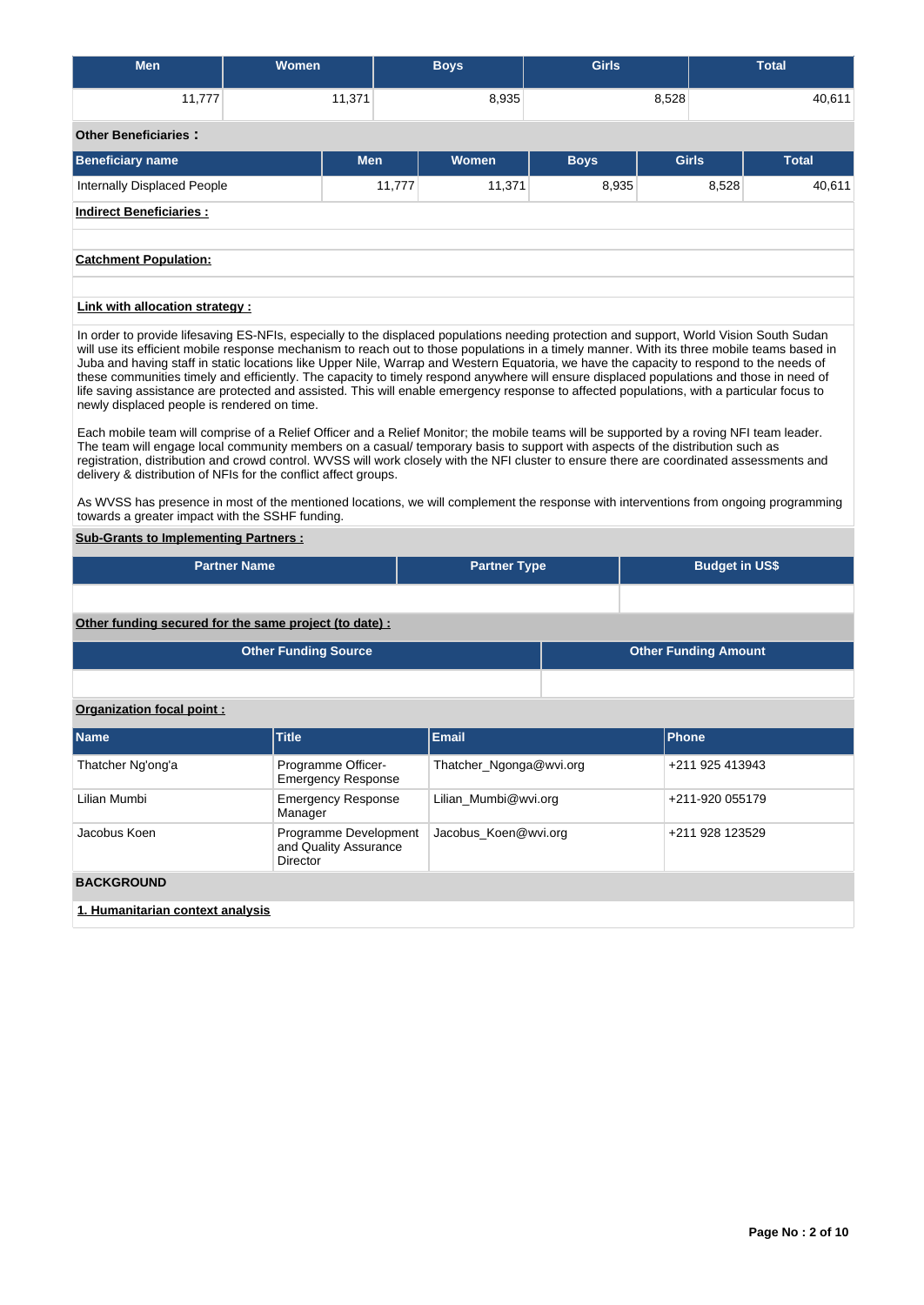Referencing the South Sudan Humanitarian Response Plan 2017, the humanitarian crisis in South Sudan has deepened and spread over the past year, affecting people in previously considered safe, stable, havens and exhausting the coping capacity of those already impacted. Since the outbreak of conflict in December 2013, an estimated 7.5 million people need humanitarian assistance and protection across the country because of armed conflict, inter-communal violence, economic crisis, disease outbreaks and climatic shocks. More than three million people have been forced to flee their homes including nearly 1.9 million who are internally displaced 1.3 million who are refugees in neighbouring countries. The fighting in the country's capital, Juba, in July 2016 was a trigger to large-scale displacement and violence that followed. By mid-December 2016, more than 3 million South Sudanese had been forced to flee their homes (Humanitarian Response Plan, 2017); implying that one in four people in South Sudan have been uprooted - their lives disrupted, their homes destroyed, their livelihoods decimated.

Over the course of 2016, the conflict in South Sudan spread beyond the Greater Upper Nile to new locations, including the Greater Equatoria region and Western Bahr el Ghazal. In July 2016, clashes erupted in South Sudan's capital city, Juba, sparking the escalation of conflict in multiple other locations in the latter half of the year, including in the Greater Equatoria region and Unity. In Central Equatoria, Yei became a major hotspot, with reports of violations against civilians by both parties. (South Sudan Humanitarian Needs Overview 2017)

The food security situation in South Sudan continues to deteriorate, with an estimated 6 million (50% of the population) people expected to be severely food insecure in June-July 2017, compared to 5.5 million (45% of the population) people in May 2017. This is the greatest number of people ever to experience severe food insecurity (IPC Phases 3, 4 and 5) in South Sudan (Integrated Food Security Phase Classification, May 2017).

Continued economic crisis including hyperinflation, depreciation of the South Sudanese pound (SSP), soaring food prices, a high cereal crop deficit (South Sudan Food Security and Nutrition Monitoring Bulletin, Round 19), prevailing insecurity and droughts in part of the country have contributed to this high level of food insecurity and increased vulnerability among the conflict affected populations.

Based on the context above WVSS plans to respond with lifesaving Non Food Items and Shelter provisions to vulnerable households. Of the population proposed to be reached by the NFI Cluster World Vision South Sudan plans to reach 40,611 beneficiaries through its use of both the mobile teams and staff in its static but affected locations. WVSS will have three mobile teams, based in Juba and static staff in three states (western Equatoria, Warrap and Upper Nile). These mobile teams are pre-positioned to serve hard to reach locations and where there is need. The response to the hard to reach locations would normally be organized missions with support from the NFI and the logistics clusters as there may be no regular UNHAS services to those locations. Static locations are normally more easily accessible as they can be accessed through regular flights by UNHAS.

### **2. Needs assessment**

### **3. Description Of Beneficiaries**

The targeted beneficiaries are the severely affected population groups needing protection by providing them with lifesaving assistance, especially those who are in worse off situations due to their varied vulnerability, i.e. women, children, and people living with disability, the elderly population, some men and other vulnerable groups like un accompanied minors. The women and children have been significantly affected by the conflict resulting in increased exposure to, sexual and gender based violence, disease, food insecurity and a lack of lifesaving non-food items. The project will focus on newly displaced populations in most need of assistance and protection. They will comprise of households in formal IDP camps, collective centers and those integrated in the host community. The beneficiaries will receive non-food items and reinforcement of shelter. The project will also target populations in the communities that require strengthening of the coping mechanisms.

# **4. Grant Request Justification**

WV, having worked in South Sudan since 1989, has demonstrated long-term commitment and continued operational presence in the country. WVSS designs and implements a variety of single and multi-sectorial projects showing the dependable capacity to manage all the resources entrusted to the organization. WVSS has cultivated relationship with local community and partners making it easy to have and run operations, particularly the provision of humanitarian assistance even in the most challenging locations. WVSS has four (4) static running humanitarian operations in Upper Nile (Malakal, Aburoc, Melut and renk), two static locations in Western Equatoria (Yambio and Tambura) and six static locations in Warrap State (Kuajok, Luonyaker, Warrap, Tonj, Tonj East and Twic) with the head office in Juba where three mobile teams will be stationed. This makes us agile enough and improves the coordination of the ES- NFI response which can be adjacent to an emergency area.

In the past years WVSS has implementing ES- NFI interventions in Upper Nile Region, Unity, Jonglei, Warrap, and Western Equatoria states, distributing items that include blankets, plastic sheet, mosquito nets, kitchen sets, sleeping mats, buckets, and soap to IDPs, returnees and the host population. With this project, WVSS will continue to adhere to all the cluster requirements, utilizing its experience to ensure that resources are accounted for, allocated to towards the protection and support of the displaced populations with and for the safety and dignity of the beneficiaries. Through the use of its mobile teams, WVSS will be able to respond to any ES-NFI needs, in any accessible location within the country.

WVSS has worked with development partners like DFID, CHF (SSHF), OFDA and German Government in carrying out NFI/ES interventions. Since the beginning of the crisis in mid-December 2013, WVSS has reached a total of 408,001 beneficiaries (178,913 Men and 229,088 women; 82,884 households) with lifesaving ES-NFI. This number comes from IDPs in Upper Nile, Unity, Jonglei, Warrap, and Western Equatoria States. WVSS has managed to retain trained, experienced and committed ES- NFI personnel that know and understand the local context and customs. Further, we continue to build the security awareness skills for the staff that travel to field locations. Security trainings are necessary components that help to mitigate the security risk present in the proposed operational areas.

### **5. Complementarity**

## **LOGICAL FRAMEWORK**

**Overall project objective**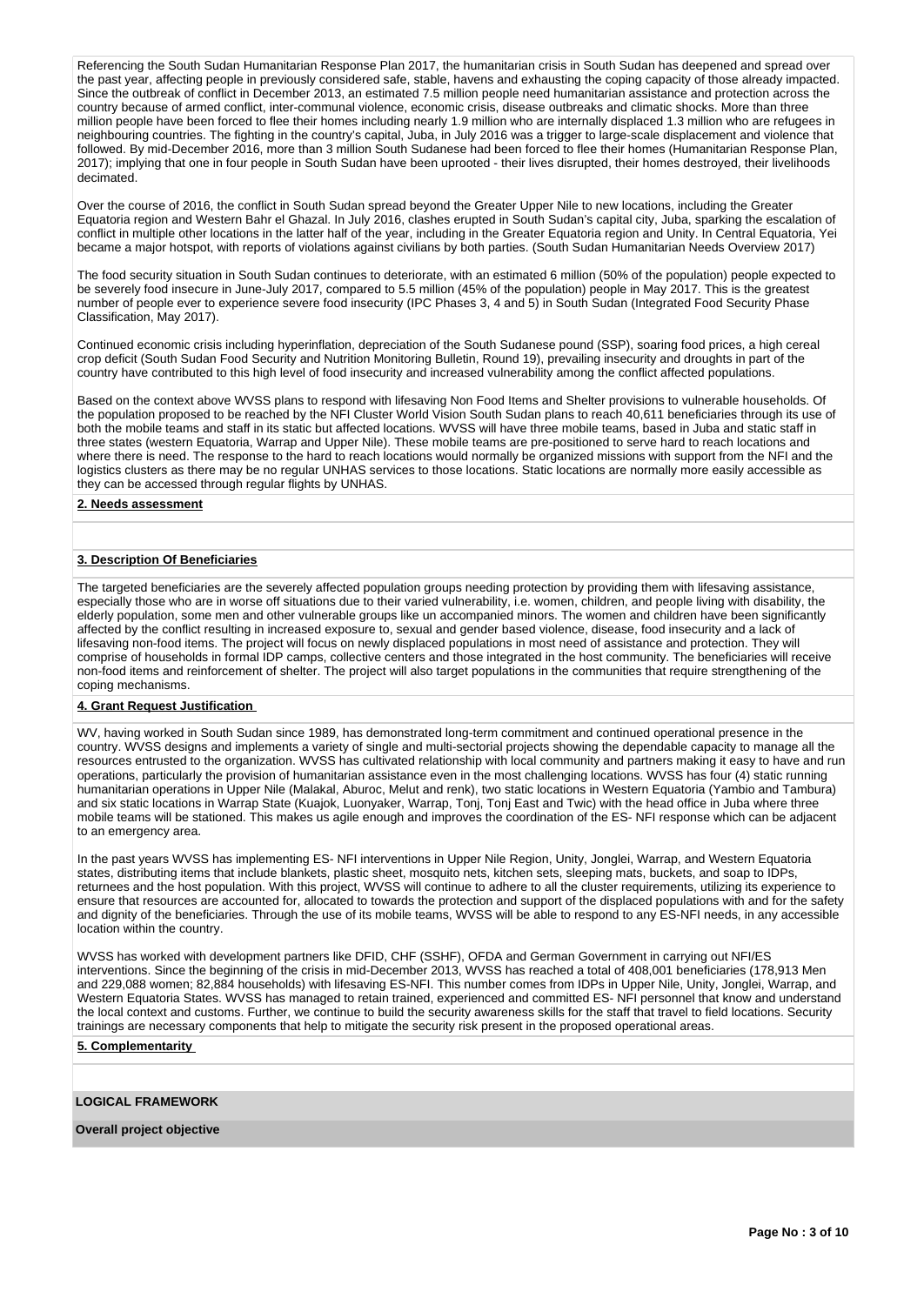To provide timely lifesaving Emergency Shelter and Non Food Items support to internally displaced and conflict affected populations.

All the distributed ES-NFI support will be need based and this will be determined through the needs assessments to identify and verify individuals with ES-NFI needs in targeted locations. This will be in addition to participating in inter agency and inter cluster assessments. In WVSS operational areas, we will lead the distribution of NFIs to identified vulnerable households using the staff in those locations. WVSS will utilize the mobile teams based in Juba to reach field locations that may be affected due to new wave of conflict while the teams.

### **NON FOOD ITEMS AND EMERGENCY SHELTER**

| <b>Cluster objectives</b>                                                             | <b>Strategic Response Plan (SRP) objectives</b>                                        | <b>Percentage of activities</b> |
|---------------------------------------------------------------------------------------|----------------------------------------------------------------------------------------|---------------------------------|
| Provide life-saving non-food items and<br>emergency shelter to newly displaced people | SO1: Save lives and alleviate the suffering of<br>those most in need of assistance and | 100                             |
| in greatest need of assistance and protection.                                        | protection                                                                             |                                 |

**Contribution to Cluster/Sector Objectives :** The proposed interventions will contribute to the following cluster objectives:

1. WVSS will ensure a coordinated and timely delivery of needs-based lifesaving non-food items and emergency shelter assistance to newly displaced population, with a focus on the most vulnerable.

2. Through the use of its Rapid Response Mechanism (Mobile teams) the project will effectively respond to any population affected by the South Sudan conflict crisis and are in most need of life saving ES- NFIs. WVSS will continue to work with the ES- NFI and logistics cluster in ensuring that response to the most vulnerable in those hard to reach locations and static locations are well coordinated and ensure timely delivery of assistance. In line with the ES-NFI cluster strategy, WVSS will also ensure that IDPs in PoCs, formal IDP camps, collective centers and those integrated in the host community that are in most need of assistance and protection receive assistance through the provision of non-food items and reinforcement of shelter. Assessments and verification will be conducted to ensure only the most vulnerable receive the ear marked assistance. In some of these locations, WVSS will use existing project staff enabling the mobile team's availability and ability to provide surge capacity when required, especially for hard to reach field locations.

The mobile teams are a key factor in adequate preparedness and response to the needs of the many conflict affected households in locations where in most cases no humanitarian agencies are present. They contribute to an effective and timely response to the needs of IDPs in the most affected states like Upper Nile, Unity, Jonglei and if need be even in some Equatoria states. The distribution of NFIs will be focused on spontaneous IDP settlements and some IDPs who have integrated within the host communities.

This project also takes into account the absolute immediate needs and will respond appropriately where survival kits are identified as a relevant intervention through the Inter Cluster Response mechanism (ICRM) and in collaboration with the ES-NFI cluster.

WVSS is currently Co-coordinating the ES-NFI at the national level, and is the state focal point in Warrap and Western Equatoria states. In Melut WVSS is the Site Focal point on ES-NFI. Effective coordination within WVSS and with other partners will be maintained for ES-NFI across South Sudan with a key focus in closing gaps at state level. These roles have contributed to ensuring all the ES-NFI responses either at National or State levels are well coordinated.

### **Outcome 1**

Improved living conditions for conflict affected vulnerable households (with a focus on new/old IDPs, and other vulnerable communities)

### **Output 1.1**

# **Description**

New and old IDPs are provided with Emergency Shelter and Non Food Items

## **Assumptions & Risks**

Access to beneficiaries will remain unimpeded

Weather conditions remain favorable for NFIs to be delivered

Security situation remains favorable for operations

## **Indicators**

|                                                    |                                                   |                                               |            | <b>End cycle beneficiaries</b> |           |                   | <b>End</b><br>cycle |  |  |
|----------------------------------------------------|---------------------------------------------------|-----------------------------------------------|------------|--------------------------------|-----------|-------------------|---------------------|--|--|
| Code                                               | <b>Cluster</b>                                    | <b>Indicator</b>                              | <b>Men</b> | Women                          |           | <b>Boys Girls</b> | <b>Target</b>       |  |  |
| Indicator 1.1.1                                    | NON FOOD ITEMS AND<br><b>EMERGENCY SHELTER</b>    | [Frontline] Number of people served with NFI  | 11,77      | 11,371                         | 8,93<br>5 | 8,52<br>8         | 40.611              |  |  |
|                                                    | <b>Means of Verification: Distribution report</b> |                                               |            |                                |           |                   |                     |  |  |
| Indicator 1.1.2                                    | NON FOOD ITEMS AND<br><b>EMERGENCY SHELTER</b>    | [Frontline] Number of distributions conducted |            |                                |           |                   | 6                   |  |  |
| <b>Means of Verification: Distribution report,</b> |                                                   |                                               |            |                                |           |                   |                     |  |  |

### **Activities**

### **Activity 1.1.1**

Conduct needs assessments, (direct and inter agency) to identify beneficiaries in need of Emergency Shelter and Non Food Items (focusing on particular the needs of women, men, girls and boys)

## **Activity 1.1.2**

Carry out verification, registration and distribution of ES- NFIs to identified beneficiaries (taking into consideration the specific needs of women, men, girls and boys)

# **Activity 1.1.3**

Conduct rapid monitoring /post distribution monitoring (PDM)

## **Output 1.2**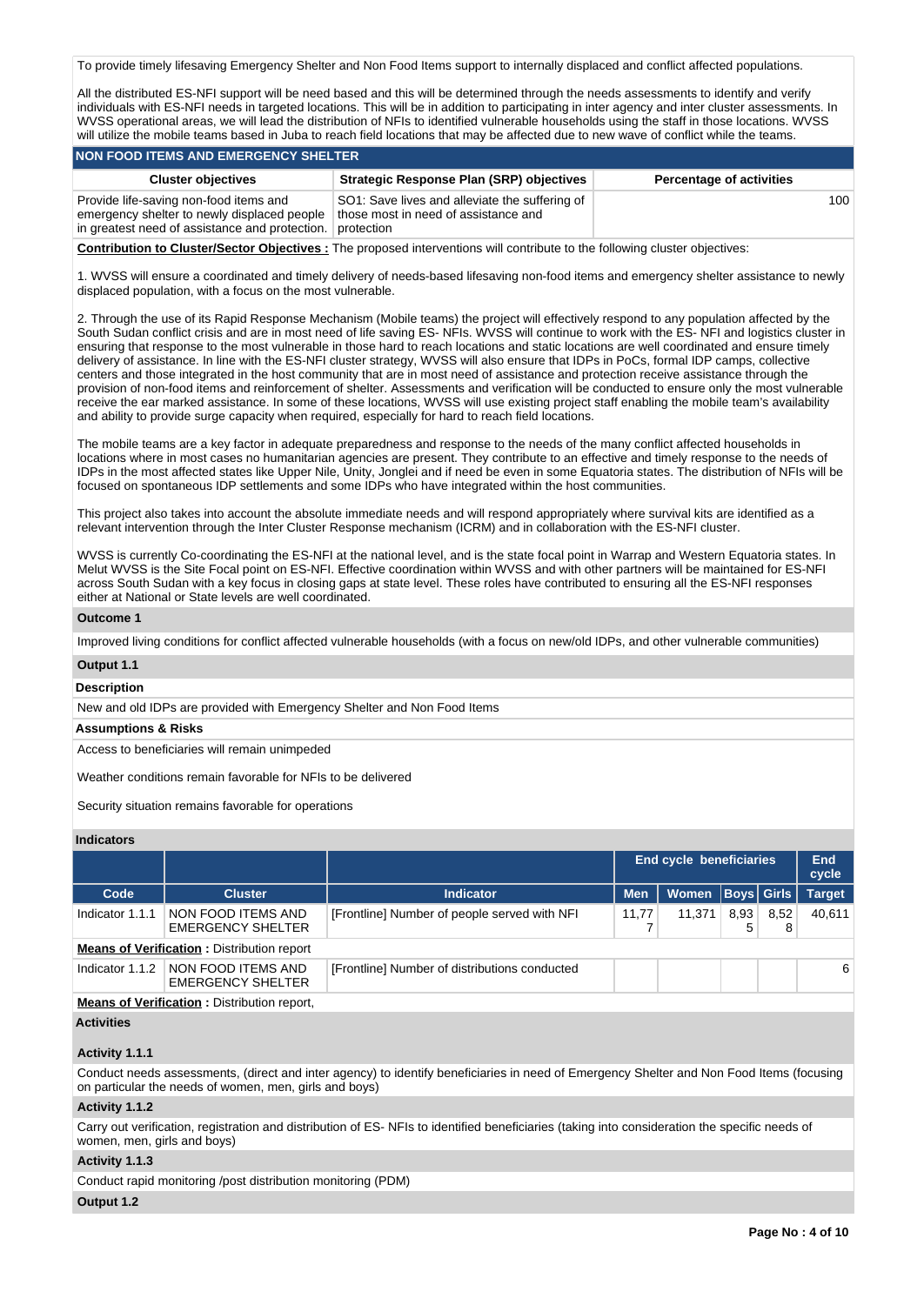# **Description**

Coordination meetings are facilitated at state level

# **Assumptions & Risks**

# ES-NFI partners support coordination efforts

Access to beneficiaries remains unimpeded

# **Indicators**

|                                                                                                                                                 |                                                                                                                         |                                                                                                                                           |            | <b>End cycle beneficiaries</b> |                   |              | End           |  |  |  |  |  |
|-------------------------------------------------------------------------------------------------------------------------------------------------|-------------------------------------------------------------------------------------------------------------------------|-------------------------------------------------------------------------------------------------------------------------------------------|------------|--------------------------------|-------------------|--------------|---------------|--|--|--|--|--|
|                                                                                                                                                 |                                                                                                                         |                                                                                                                                           |            |                                |                   |              | cycle         |  |  |  |  |  |
| Code                                                                                                                                            | <b>Cluster</b>                                                                                                          | <b>Indicator</b>                                                                                                                          | <b>Men</b> | <b>Women</b>                   | <b>Boys</b> Girls |              | <b>Target</b> |  |  |  |  |  |
| Indicator 1.2.1                                                                                                                                 | NON FOOD ITEMS AND<br><b>EMERGENCY SHELTER</b>                                                                          | [Frontline] Number of partner's monthly<br>stock/distribution reports compiled and submitted<br>to the Cluster Team                       |            |                                |                   |              | 8             |  |  |  |  |  |
| Warrap, Western Equatoria)                                                                                                                      |                                                                                                                         | Means of Verification: # of monthly stock/distribution reports compiled for [state] cluster, and submitted to Cluster Coordinators (Juba, |            |                                |                   |              |               |  |  |  |  |  |
| Indicator 1.2.2                                                                                                                                 | NON FOOD ITEMS AND<br><b>EMERGENCY SHELTER</b>                                                                          | Number of coordination meetings held at state<br>level                                                                                    |            |                                |                   |              | 8             |  |  |  |  |  |
|                                                                                                                                                 |                                                                                                                         | <b>Means of Verification:</b> Coordination meeting minutes/ State Monthly reports                                                         |            |                                |                   |              |               |  |  |  |  |  |
| <b>Activities</b>                                                                                                                               |                                                                                                                         |                                                                                                                                           |            |                                |                   |              |               |  |  |  |  |  |
| Activity 1.2.1                                                                                                                                  |                                                                                                                         |                                                                                                                                           |            |                                |                   |              |               |  |  |  |  |  |
|                                                                                                                                                 |                                                                                                                         | Lead the NFI state-level cluster coordination in Warrap, and Western Equatoria.                                                           |            |                                |                   |              |               |  |  |  |  |  |
| Activity 1.2.2                                                                                                                                  |                                                                                                                         |                                                                                                                                           |            |                                |                   |              |               |  |  |  |  |  |
|                                                                                                                                                 |                                                                                                                         | Submit Monthly stock/distribution reports to the cluster/state cluster coordinators                                                       |            |                                |                   |              |               |  |  |  |  |  |
| Output 1.3                                                                                                                                      |                                                                                                                         |                                                                                                                                           |            |                                |                   |              |               |  |  |  |  |  |
| <b>Description</b>                                                                                                                              |                                                                                                                         |                                                                                                                                           |            |                                |                   |              |               |  |  |  |  |  |
| NFI mobile teams for emergency response utilized to reach out to vulnerable groups in deep field locations affected due to the conflict crisis. |                                                                                                                         |                                                                                                                                           |            |                                |                   |              |               |  |  |  |  |  |
| <b>Assumptions &amp; Risks</b>                                                                                                                  |                                                                                                                         |                                                                                                                                           |            |                                |                   |              |               |  |  |  |  |  |
| Weather conditions remain favorable for NFIs to be delivered                                                                                    |                                                                                                                         |                                                                                                                                           |            |                                |                   |              |               |  |  |  |  |  |
| Security situation remains favorable for operations.                                                                                            |                                                                                                                         |                                                                                                                                           |            |                                |                   |              |               |  |  |  |  |  |
|                                                                                                                                                 | Access to beneficiaries not a challenge                                                                                 |                                                                                                                                           |            |                                |                   |              |               |  |  |  |  |  |
| <b>Indicators</b>                                                                                                                               |                                                                                                                         |                                                                                                                                           |            |                                |                   |              |               |  |  |  |  |  |
|                                                                                                                                                 |                                                                                                                         |                                                                                                                                           |            | <b>End cycle beneficiaries</b> |                   |              | End<br>cycle  |  |  |  |  |  |
| Code                                                                                                                                            | <b>Cluster</b>                                                                                                          | <b>Indicator</b>                                                                                                                          | <b>Men</b> | <b>Women</b>                   | <b>Boys</b>       | <b>Girls</b> | <b>Target</b> |  |  |  |  |  |
| Indicator 1.3.1                                                                                                                                 | NON FOOD ITEMS AND<br><b>EMERGENCY SHELTER</b>                                                                          | [Frontline] Number of assessments conducted                                                                                               |            |                                |                   |              | 6             |  |  |  |  |  |
|                                                                                                                                                 | <b>Means of Verification: IRNA/Assessment reports</b>                                                                   |                                                                                                                                           |            |                                |                   |              |               |  |  |  |  |  |
| Indicator 1.3.2                                                                                                                                 | NON FOOD ITEMS AND<br><b>EMERGENCY SHELTER</b>                                                                          | [Frontline] Number of distributions conducted                                                                                             |            |                                |                   |              | 6             |  |  |  |  |  |
|                                                                                                                                                 | <b>Means of Verification:</b> Distribution reports                                                                      |                                                                                                                                           |            |                                |                   |              |               |  |  |  |  |  |
|                                                                                                                                                 | Indicator 1.3.3   NON FOOD ITEMS AND<br>Number of times the mobile teams are deployed<br>18<br><b>EMERGENCY SHELTER</b> |                                                                                                                                           |            |                                |                   |              |               |  |  |  |  |  |
|                                                                                                                                                 |                                                                                                                         | <b>Means of Verification</b> : Project progress reports, assessment reports, verification reports and distribution                        |            |                                |                   |              |               |  |  |  |  |  |
| <b>Activities</b>                                                                                                                               |                                                                                                                         |                                                                                                                                           |            |                                |                   |              |               |  |  |  |  |  |
| Activity 1.3.1                                                                                                                                  |                                                                                                                         |                                                                                                                                           |            |                                |                   |              |               |  |  |  |  |  |
|                                                                                                                                                 |                                                                                                                         | Deploy mobile teams to conduct emergency response in deep field locations as and when required                                            |            |                                |                   |              |               |  |  |  |  |  |
|                                                                                                                                                 |                                                                                                                         |                                                                                                                                           |            |                                |                   |              |               |  |  |  |  |  |

# **Additional Targets :**

# **M & R**

**Monitoring & Reporting plan**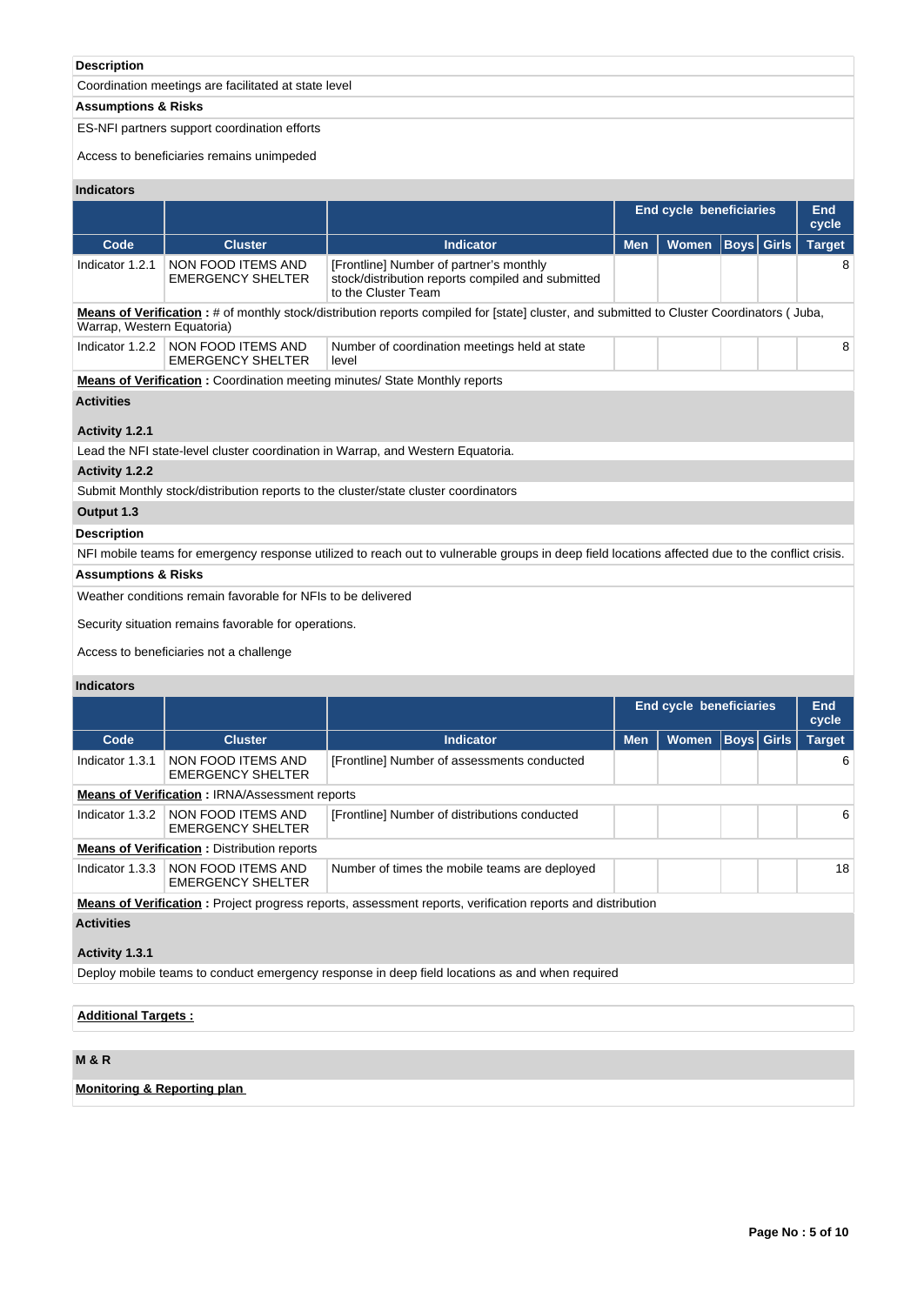The monitoring and reporting of this ES-NFI project would be a continuous process for World Vision South Sudan. World Vision South Sudan will produce and share activity based monthly reports. The Main reports that the project will share with the cluster will be the assessment reports, the registration and Verification reports, the Distribution reports, the monthly stock reports for Warrap and Western Equatoria and the state level monthly reports. The Mobile teams will collect the information using questionnaires and conducting household and community face to face interviews.

WVSS through its Program Development and Quality Assurance (PDQA) department will develop the performance Indicator Tracking Table (ITT) which will enable the project manager and the WV support team to monitor progress towards objectives and project goal. Some of the critical M&R activities that the ES-NFI mobile team will undertake during the project period will focus on Assessment, Verification, Registration and ES-NFI Distributions. This information will then be consolidated by the ES-NFI manager, who will also share it with various stakeholders; including the ES-NFI cluster and WVSS Management.

Further, help desks and complaints/ feedback response mechanism will be established at each distribution point. The feedback will be used to adjust programming accordingly. During the emergency response World Vision South Sudan will conduct at least three (3) post distribution monitoring (PDM) exercises in selected location and the separate reports will be provided both to management and the ES-NFI Cluster.

## **Workplan**

| <b>Activitydescription</b>                                                                                                                                                                                            | Year |     |                         |  |  | 5 | 6. | 8        | 9        | 110 I        |              |              |
|-----------------------------------------------------------------------------------------------------------------------------------------------------------------------------------------------------------------------|------|-----|-------------------------|--|--|---|----|----------|----------|--------------|--------------|--------------|
| Activity 1.1.1: Conduct needs assessments, (direct and inter agency) to identify<br>beneficiaries in need of Emergency Shelter and Non Food Items (focusing on<br>particular the needs of women, men, girls and boys) |      |     |                         |  |  |   |    | $\times$ | <b>X</b> | $\mathsf{X}$ | $X$ $X$      |              |
|                                                                                                                                                                                                                       |      | X   |                         |  |  |   |    |          |          |              |              |              |
| Activity 1.1.2: Carry out verification, registration and distribution of ES-NFIs to<br>identified beneficiaries (taking into consideration the specific needs of women,                                               | 2017 |     |                         |  |  |   |    |          | X        | X            | ΙX.          | ΙX.          |
| men, girls and boys)                                                                                                                                                                                                  |      | IX. | $\mathsf{I} \mathsf{X}$ |  |  |   |    |          |          |              |              |              |
| Activity 1.1.3: Conduct rapid monitoring /post distribution monitoring (PDM)                                                                                                                                          |      |     |                         |  |  |   |    |          |          |              | X            | ΙX.          |
|                                                                                                                                                                                                                       | 2018 | X.  |                         |  |  |   |    |          |          |              |              |              |
| Activity 1.2.1: Lead the NFI state-level cluster coordination in Warrap, and Western<br>Equatoria.                                                                                                                    | 2017 |     |                         |  |  |   |    |          |          |              | X            | ΙX.          |
|                                                                                                                                                                                                                       | 2018 | X.  | ΙX.                     |  |  |   |    |          |          |              |              |              |
| Activity 1.2.2: Submit Monthly stock/distribution reports to the cluster/state cluster<br>coordinators                                                                                                                | 2017 |     |                         |  |  |   |    |          | X        | ΙX.          | $\mathsf{X}$ | ΙX.          |
|                                                                                                                                                                                                                       |      |     | X                       |  |  |   |    |          |          |              |              |              |
| 2017<br>Activity 1.3.1: Deploy mobile teams to conduct emergency response in deep field<br>locations as and when required                                                                                             |      |     |                         |  |  |   |    | X        | X.       | X            | <sup>X</sup> | $\mathsf{X}$ |
|                                                                                                                                                                                                                       | 2018 | X   | X                       |  |  |   |    |          |          |              |              |              |

# **OTHER INFO**

### **Accountability to Affected Populations**

Due to the nature of the ES-NFI responses which in most cases is the response in hard to reach locations, accountability to beneficiaries at the project design stage of the ES-NFI Project is normally a challenge since the project locations are subject to change due to the nature of the South Sudan conflict areas and the various dynamics at play. Beneficiaries are not likely to be involved at the design stages of the project, however project beneficiaries are always involved during the different implementation phases.

During the project period, WVSS staff will involve the beneficiaries and local leadership during the needs assessment, registration and verification and during distributions. During assessments, the households, the community, and the local leadership will be allowed to provide input in terms of most ES-NFI needed in the locations as well as indicate who the most vulnerable people are. This will be done through household interviews, focus group discussions, community meetings and meetings with the local leadership. During the registration and verification of beneficiaries the community and beneficiaries will receive the guidelines on the selection criteria and through various discussions, will be part to the selection of the deserving beneficiaries who would finally be registered. During the implementation stage, all the casual staff that will be used to carry out the various roles will be from the beneficiaries, and the local communities.

During the assessment, beneficiaries' registration and verification; WVSS will use household interviews, Focus group discussions, community meetings and meetings with the local leadership to collect feedback from these stakeholders. During the ES-NFI distribution, the help-desk will be made available and the beneficiaries will provide their complaints and feedback through this desk. A report will be compiled and findings shared in cases were immediate solutions are not available. After the NFIs distribution, Post Distribution Monitoring (PDM) will be conducted in selected locations and the relevant feedback/ report shared internally and with the cluster. In distributing the ES/NFI, WVSS will seek to strengthen the coping mechanism of the community and ensure that it does not erode the way the community structures and their coping mechanisms. WVSS will seek to understand the context of the displaced people and offer appropriate assistance that is acceptable by them

### **Implementation Plan**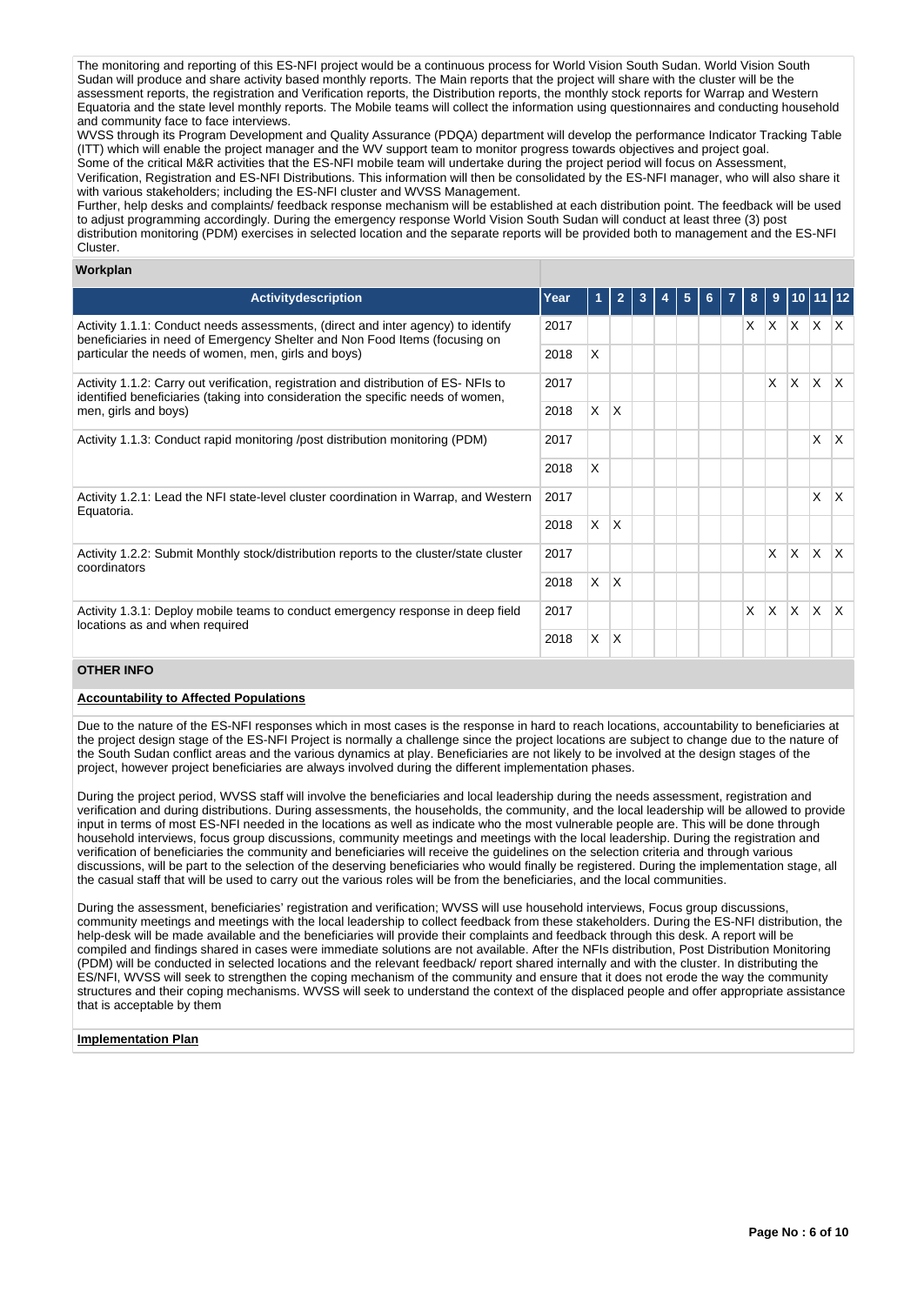To implement this project World Vision South Sudan will use its experienced three mobile teams based in Juba and if responses are in locations where WVSS operates, static staff will be used. The Mobile teams will be in charge of conducting needs assessments, beneficiaries' registration and distribution in all hard to reach locations. Depending on the context, the mobile teams will need to conduct these activities through the inter agency mechanism such as sensitive contexts where there is rapid displacements of people leading to multi-sectorial needs. The reports will be compiled for all these activities which will be shared with the ES-NFI manager, who will in turn review and consolidate these reports. The final reports will be shared both internally and with the ES-NFI Cluster to inform decision making.

During the field operations, WVSS will use casual staff from within the community to help with the implementation of the project. The ES-NFI manager will always be in charge of coordination of the of the whole project, by ensuring that all the activities are done in coordination with the ES-NFI cluster; as well as coordination with other key partners like IOM on the management of the core pipeline and the Logistics Cluster for all logistics related activities. Coordination with the Cluster would be critical to ensure that there will be no duplication of the response in any locations. The local leadership, the community and the beneficiaries will be involved at every stage during the implementation stage.

# **Coordination with other Organizations in project area**

**Name of the organization Areas/activities of collaboration and rationale** 

**Environment Marker Of The Project**

## **Gender Marker Of The Project**

2a-The project is designed to contribute significantly to gender equality

## **Justify Chosen Gender Marker Code**

The project will ensure that proposed interventions target the men, women, boys and girls identified in the assessments. WVSS will ensure women and men participate in the processes during the assessments, registrations, verification, distributions and post distribution monitoring. Some of the measures taken will include timing of activities taking into consideration the varied roles men, women, girls and boys play in the society to ensure their maximum participation as well as recruitment of casuals from among the affected community members. The project will also encourage women as the recipient of ES-NFI items on behalf of the family, as they traditionally do not sell them and will direct them to the intended use. The protection of vulnerable groups (women, girls and boys) will be prioritized. The project will ensure that the reports and data shared on the activities is dis-aggregated showing the age and sex of the beneficiaries. Overall, the proposed project will ensure that project interventions do not cause any harm to project beneficiaries.

## **Protection Mainstreaming**

The current South Sudan emergency presents a protection crisis. Violations against civilians have been widely reported. Sexual and Gender-Based Violence (SGBV) has been used as reward for fighters and one in four cases of gender-based violence reported to humanitarian partners involves sexual violence. Even near the Protection of Civilians (PoC) sites, women have been killed or attacked when collecting firewood. Between 15,000 to 16,000 children, primarily boys, have been recruited and are being used by armed actors. The population has been exposed to repeated deliberate attacks on civilians and involuntary recruitment of children. The most affected are the people sheltering in IDP sites (PoCs), as well as IDPs staying with host families across the target locations.

The IDPs will seek to move to safe locations but in most cases will move with almost nothing, increasing their vulnerability to protection risks. This project will seek to ensure these communities are provided with ES- NFIs that will provide protection from the harsh elements. The ES-NFI distribution points, will be selected in partnership with the community members and beneficiaries to determine the safest access points; taking into consideration distance involved to travel, time taken at the distribution point and timing of the distribution to minimize further exposure to protection risks. All the vulnerable and deserving beneficiaries will be included on the list of beneficiaries and no segregation for what so ever reason will be allowed during this response. For other serious protection issues that may be observed during the response, WVSS will seek to refer these to relevant partners for action.

### **Country Specific Information**

### **Safety and Security**

All staff that are on the mobile teams have undergone personal security awareness training. World Vision South Sudan also has its internal security system that will ensure that reasonable measures are put in place before any mobile teams travel to the field. Before movement, the mobile teams will receive security clearance. The teams will receive equipment like Thuraya and Solar chargers provided to them to facilitate continuous communication. The teams will also remain neutral while in the field and during the implementation of this project.

### **Access**

WVSS will always seek to understand the situation and context of the response areas. If there are National or international NGOs in those locations they will be consulted on some of the challenges expected. For locations with serious access challenges, OCHA will be involved to negotiate access. In locations were World Vision operates good relationships have been developed and in most cases in these locations access has been fairly okay.

### **BUDGET**

| Code | <b>Budget Line Description</b>     |   | D / S Quantity Unit | lcost            | <b>Duration \%</b><br>Recurran charged<br>l ce i | <b>Ito CHF</b> | <b>Total Cost</b> |
|------|------------------------------------|---|---------------------|------------------|--------------------------------------------------|----------------|-------------------|
|      | 1. Staff and Other Personnel Costs |   |                     |                  |                                                  |                |                   |
| 1.1  | <b>ES-NFI Manager</b>              | D |                     | 7,500<br>$.00\%$ |                                                  | 100.00         | 30,000.00         |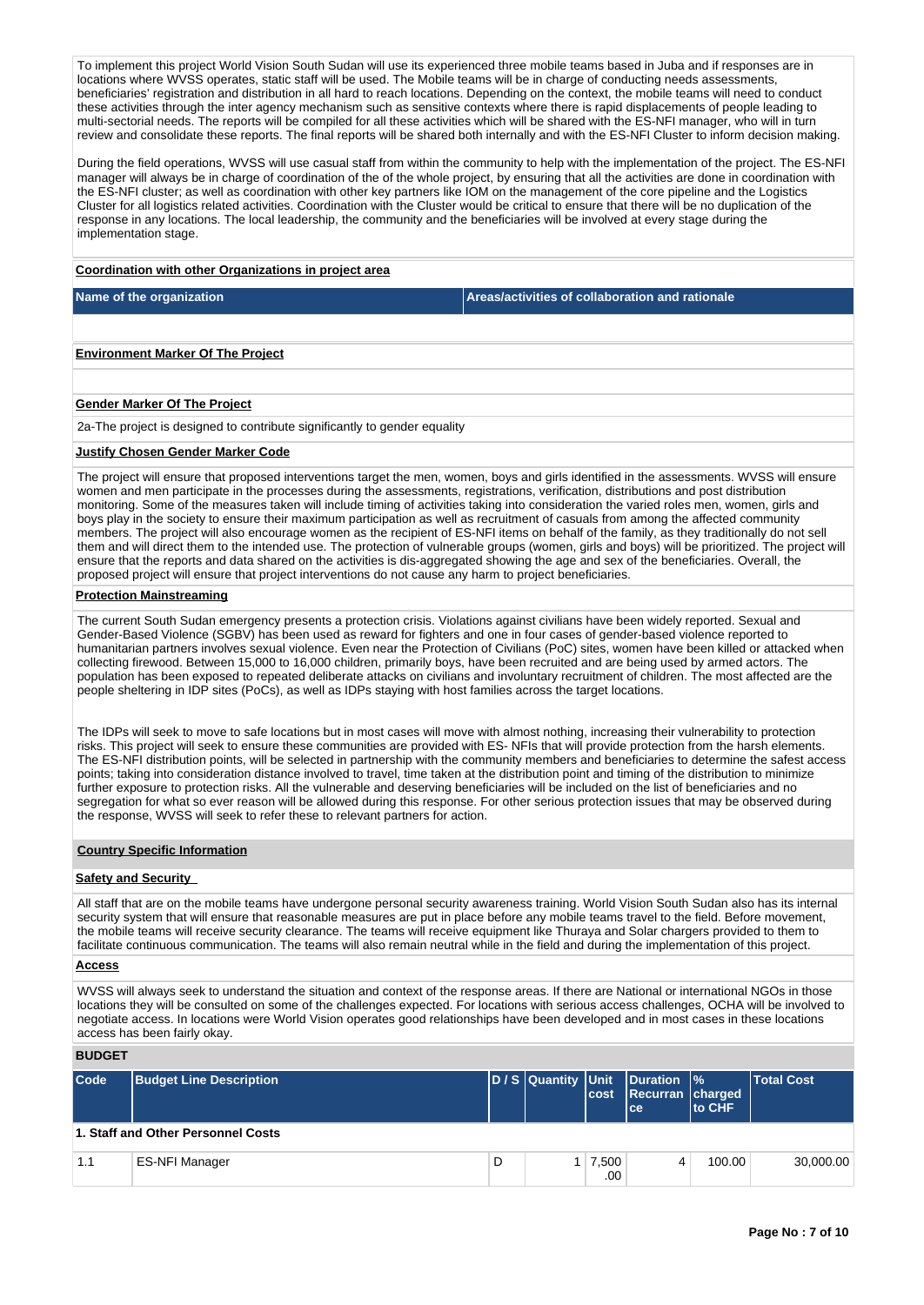|     | Overall leadership of NFI/ES, ensuring quality implemetation and reporting.(The salary charged consists of basic salary,<br>hardship allowance and goods and services, medical insurance and pension)                                                       |   |                |                        |                |        |            |
|-----|-------------------------------------------------------------------------------------------------------------------------------------------------------------------------------------------------------------------------------------------------------------|---|----------------|------------------------|----------------|--------|------------|
| 1.2 | Relief Officer-2 Juba, 1 Warrap and 1 in Western Equatoria                                                                                                                                                                                                  | D | $\overline{4}$ | 2,000<br>.00           | 4              | 100.00 | 32,000.00  |
|     | Leading the field distributions in the field locations, and the salary amount is composed of the basic salary, the national social<br>securiy benefits, transport allowance and housing allowances                                                          |   |                |                        |                |        |            |
| 1.3 | Relief Monitor-4 Juba                                                                                                                                                                                                                                       | D |                | 4 920.0<br>0           | 6              | 100.00 | 22,080.00  |
|     | Assisting in assessments, registrations, distribution and community mobilisation for NFIs at the field locations and the salary<br>amount is composed of the basic salary, the national social securiy benefits, transport allowance and housing allowances |   |                |                        |                |        |            |
| 1.4 | Response Director based in Juba @10%                                                                                                                                                                                                                        | S |                | 1   8,500<br>.00.      | 4              | 10.00  | 3,400.00   |
|     | Incharge of response areas(Jonglei,Uppernile and Unity). The salary consists of basic salary, Hardship allowance,goods and<br>services, medical and Pension                                                                                                 |   |                |                        |                |        |            |
| 1.5 | Response Finance Manager @10%                                                                                                                                                                                                                               | S |                | 1   8,300<br>.00       | 4              | 10.00  | 3,320.00   |
|     | Financial and grant financial reporting-(The salary charged consists of basic salary, hardship allowance and goods and services,<br>medical insurance and pension)                                                                                          |   |                |                        |                |        |            |
| 1.6 | Quality Assurance Manager @10%                                                                                                                                                                                                                              | S |                | $1 \mid 7,800$<br>.00  | 4              | 10.00  | 3,120.00   |
|     | Post distribution Monitoring, evaluation and quality assurance. (The salary charged consists of basic salary, hardship allowance<br>and goods and services, medical insurance and pension)                                                                  |   |                |                        |                |        |            |
| 1.7 | Program Officer @10%                                                                                                                                                                                                                                        | S |                | $1 \mid 7,800$<br>.00. | 4              | 10.00  | 3.120.00   |
|     | Donor liaison and management and reporting (The salary charged consists of basic salary, hardship allowance and goods and<br>services, medical insurance and pension)                                                                                       |   |                |                        |                |        |            |
| 1.8 | National Office National support staff- based in Juba and<br>charged 10% to SSHF (P & C Officer, Logistics Officer,<br>Financial accountant, booking officer)                                                                                               | S |                | $5 \mid 1,500$<br>.00  | 4              | 10.00  | 3,000.00   |
|     | Facilitation of National staff shared staff contibution to this project, Logistics Officer, Financial accountant ,booking officer                                                                                                                           |   |                |                        |                |        |            |
| 1.9 | National Office Support(International) based in Juba and<br>Charged 5% to SSHF. (Facilities and Security Director,<br>Operations Director, Resource Acquisition Director, National<br>Director, and Finance Director)                                       | S |                | $4 \mid 7,800$<br>.00  | 4              | 5.00   | 6,240.00   |
|     | Facilitates National Director, Operations Director, Resource Acquisition Director, P&C in their contribution to the overall support<br>to this project                                                                                                      |   |                |                        |                |        |            |
|     | <b>Section Total</b>                                                                                                                                                                                                                                        |   |                |                        |                |        | 106,280.00 |
|     | 2. Supplies, Commodities, Materials                                                                                                                                                                                                                         |   |                |                        |                |        |            |
| 2.1 | Needs Assessment                                                                                                                                                                                                                                            | D | 1              | 500.0<br>0             | 7              | 100.00 | 3,500.00   |
|     | Cost of conducting needs assessments to identify individuals in need of life saving NFIs. The cost estimated USD 600 per need<br>assessment per month.                                                                                                      |   |                |                        |                |        |            |
| 2.2 | Conduct verification, registrations and Distributions - Casuals                                                                                                                                                                                             | D | 1              | 500.0<br>0             | 7              | 100.00 | 3,500.00   |
|     | Cost of conducting Verification, Registration and Distribution life saving NFIs. The cost is estimated at USD700 per one of the<br>activity per month.                                                                                                      |   |                |                        |                |        |            |
| 2.3 | Visibility (Banners, T-shirts, Hats and Humanitarian vests)                                                                                                                                                                                                 | D |                | $1 \mid 1,000$<br>.00  | $\mathbf{1}$   | 100.00 | 1,000.00   |
|     | This is to ensure that the team are visible and easily identified by the beneficiaries and other partners to promote accountability.                                                                                                                        |   |                |                        |                |        |            |
| 2.4 | Post Distribution Monitoring and HAP                                                                                                                                                                                                                        | D | $\mathbf{1}$   | 200.0<br>$\Omega$      | 6              | 100.00 | 1,200.00   |
|     | Conduct post distribution monitoring where World Vision conducted distributions                                                                                                                                                                             |   |                |                        |                |        |            |
| 2.5 | Mobile team Supplies and camp support costs                                                                                                                                                                                                                 | D | 1              | 1,500<br>.00           | $\overline{7}$ | 100.00 | 10,500.00  |
|     | This supplies to be used by Mobile team while on field missions and camp support                                                                                                                                                                            |   |                |                        |                |        |            |
| 2.6 | Local accommodation costs                                                                                                                                                                                                                                   | D | $\mathbf{1}$   | 363.0<br>0             | 7              | 100.00 | 2,541.00   |
|     | Estimate/Cost towards lodging of mobile teams while on mission.Cost of USD363 estimated for at least 4 staff in a mission in a<br>month                                                                                                                     |   |                |                        |                |        |            |
| 2.7 | <b>NFI Transport</b>                                                                                                                                                                                                                                        | D | 1 <sup>1</sup> | 600.0<br>0             | 6              | 100.00 | 3,600.00   |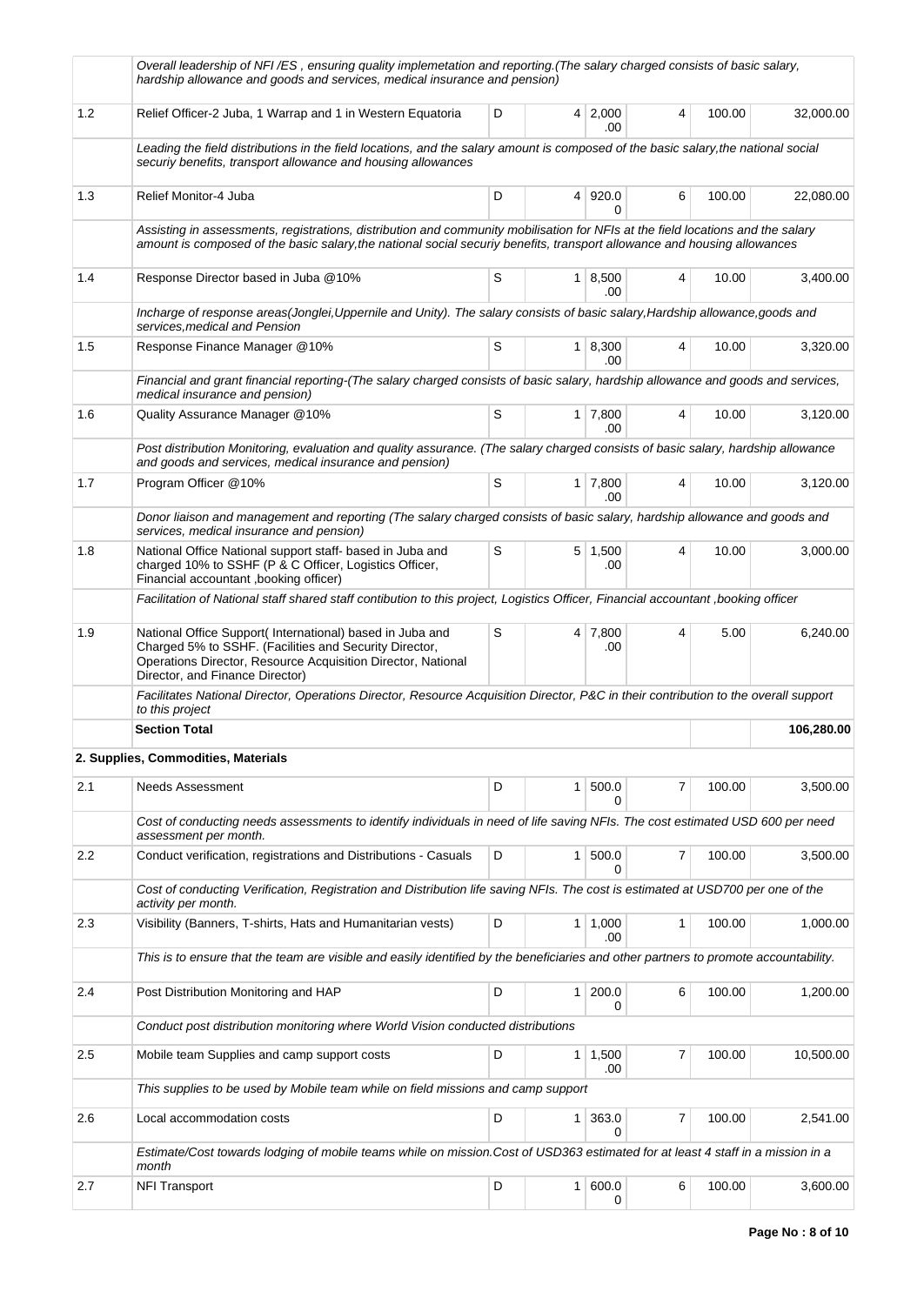|              | Transport cost of supplies from Secondary warehouse locations to Final Distribution points                                                                                                                      |           |                |                     |              |        |           |  |  |  |
|--------------|-----------------------------------------------------------------------------------------------------------------------------------------------------------------------------------------------------------------|-----------|----------------|---------------------|--------------|--------|-----------|--|--|--|
|              | <b>Section Total</b>                                                                                                                                                                                            |           |                |                     |              |        | 25,841.00 |  |  |  |
| 3. Equipment |                                                                                                                                                                                                                 |           |                |                     |              |        |           |  |  |  |
| <b>NA</b>    | NA                                                                                                                                                                                                              | NA        | 0              | 0.00                | 0            | 0      | 0.00      |  |  |  |
|              | <b>NA</b>                                                                                                                                                                                                       |           |                |                     |              |        |           |  |  |  |
|              | <b>Section Total</b>                                                                                                                                                                                            |           |                |                     |              |        | 0.00      |  |  |  |
|              | 4. Contractual Services                                                                                                                                                                                         |           |                |                     |              |        |           |  |  |  |
| <b>NA</b>    | <b>NA</b>                                                                                                                                                                                                       | <b>NA</b> | 0              | 0.00                | 0            | 0      | 0.00      |  |  |  |
|              | ΝA                                                                                                                                                                                                              |           |                |                     |              |        |           |  |  |  |
|              | <b>Section Total</b>                                                                                                                                                                                            |           |                |                     |              |        | 0.00      |  |  |  |
| 5. Travel    |                                                                                                                                                                                                                 |           |                |                     |              |        |           |  |  |  |
| 5.1          | <b>Staff Travel</b>                                                                                                                                                                                             | D         |                | 5 500.0<br>0        | 4            | 100.00 | 10,000.00 |  |  |  |
|              | Staff travel (local transport, flights-round trip,) Juba to Field missions-Teams to be booked via UNHAS                                                                                                         |           |                |                     |              |        |           |  |  |  |
| 5.2          | Charter for Mobile team and other security related costs                                                                                                                                                        | D         | $\mathbf{1}$   | 2,000<br>.00        | $\mathbf{1}$ | 100.00 | 2,000.00  |  |  |  |
|              | Charter for Mobile Team to Deep Field Location-Evacuations incase of insecurity when the mobile teams are camping for longer<br>period while doing assessments/distributions and sending of emergency supplies. |           |                |                     |              |        |           |  |  |  |
| 5.3          | R&R Travel cost for NFI Manager                                                                                                                                                                                 | D         |                | $1 \mid 1,270$      | $\mathbf{1}$ | 100.00 | 1,270.00  |  |  |  |
|              | .00<br>Being cost for travel and per diem during RnR for one staff                                                                                                                                              |           |                |                     |              |        |           |  |  |  |
|              | <b>Section Total</b>                                                                                                                                                                                            |           |                | 13,270.00           |              |        |           |  |  |  |
|              | 6. Transfers and Grants to Counterparts                                                                                                                                                                         |           |                |                     |              |        |           |  |  |  |
| <b>NA</b>    | <b>NA</b>                                                                                                                                                                                                       | NA        | 0              | 0.00                | 0            | 0      | 0.00      |  |  |  |
|              | ΝA                                                                                                                                                                                                              |           |                |                     |              |        |           |  |  |  |
|              | <b>Section Total</b>                                                                                                                                                                                            |           |                |                     |              |        | 0.00      |  |  |  |
|              | 7. General Operating and Other Direct Costs                                                                                                                                                                     |           |                |                     |              |        |           |  |  |  |
| 7.1          | Boat/Vehicle fuel and maintenance costs/hire (2 locations to<br>be served in a month.                                                                                                                           | D         |                | 2 500.0<br>0        | 4            | 50.00  | 2,000.00  |  |  |  |
|              | The cost allowance is to facilitate movement of teams within payams                                                                                                                                             |           |                |                     |              |        |           |  |  |  |
| 7.2          | Field office Fuel (contribution)                                                                                                                                                                                | D         | 2 <sup>1</sup> | 500.0<br>0          | 4            | 40.00  | 1,600.00  |  |  |  |
|              | This is the cost for office fuel in in static location for running the generators.                                                                                                                              |           |                |                     |              |        |           |  |  |  |
| 7.3          | Vehicle running costs - National Office                                                                                                                                                                         | D         | $\mathbf{1}$   | 400.0<br>0          | 4            | 100.00 | 1,600.00  |  |  |  |
|              | To facilitate S-NFI coordinator during donor engagements and coordination meeting                                                                                                                               |           |                |                     |              |        |           |  |  |  |
| 7.4          | <b>Communication Costs</b>                                                                                                                                                                                      | D         |                | 5 200.0<br>0        | 4            | 100.00 | 4,000.00  |  |  |  |
|              | This costs of airtime for both thuraya and mobile phones for the staff for coordination and communication with the field team<br>@USD30 per staff and USD 100 for Thuraya while on field mission                |           |                |                     |              |        |           |  |  |  |
| 7.5          | Stationery                                                                                                                                                                                                      | D         |                | $2 \mid 300.0$<br>0 | 4            | 100.00 | 2,400.00  |  |  |  |
|              | Cost of stationery to be used by project team                                                                                                                                                                   |           |                |                     |              |        |           |  |  |  |
| 7.6          | VSAT (Internet) @5%                                                                                                                                                                                             | S         | 1              | 10,00<br>0.00       | 4            | 5.00   | 2,000.00  |  |  |  |
|              | Shared costs towards maintaining VSAT subscriptions to enable the teams manage to email the reports.                                                                                                            |           |                |                     |              |        |           |  |  |  |
| 7.7          | Juba team house rental costs @10%                                                                                                                                                                               | S         |                | 1 20,00<br>0.00     | 4            | 10.00  | 8,000.00  |  |  |  |